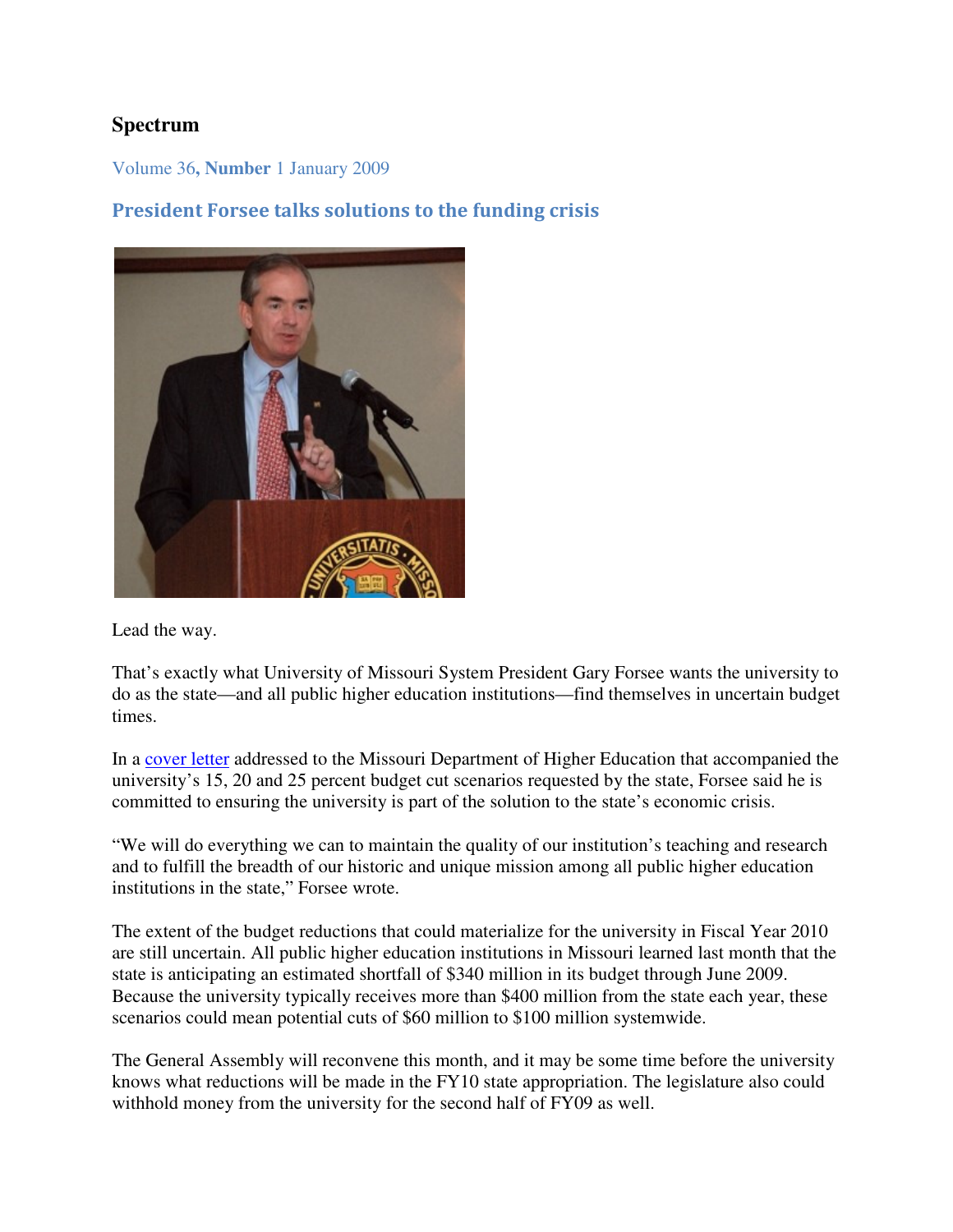Forsee said it is too early to tell what the ramifications are going to be, particularly for employees. The hiring freeze instituted in November will hopefully mitigate some of the possible mid-year withholdings, but budget reductions for FY10 could lead to increased tuition for students, layoffs for faculty and staff, reduction in new research support and the Extension budget, and the continued delay of infrastructure repairs and upgrades.

In the meantime, Forsee said it is imperative that the university remain committed to its core missions of teaching, research, service and economic development. He said it is these areas that differentiate the university from other public four-year universities in the state and positions the university to help the state find answers to its budget shortfalls.

"We are a unique institution in our ability to serve the needs of the state," Forsee said, "and we remain committed to ensuring that public higher education remains affordable and accessible for Missouri's citizens."

To read more information about the potential for reductions, access audio or video from the Dec. 19 press conference following submission of the university's report on budget cut scenarios to the state, or to offer a cost-savings suggestion via an electronic suggestion box, visit http://www.umsystem.edu/budgetnews/.



# UM system's Economic Development and Research Council

This month the University of Missouri System is

launching a new Economic Development and Research Council to help bolster the state's economy and job creation while promoting innovation and discovery across the four campuses.

"We're committed to being part of the state's solution to today's tough financial environment," Forsee said. "We have talented faculty and researchers whose expertise could drive a stronger economy from one community to the next across our state. We need to innovate our way forward, and we're uniquely positioned to do so by providing career-advancing courses to people in Missouri jobs, educating our students and expanding opportunities for them when they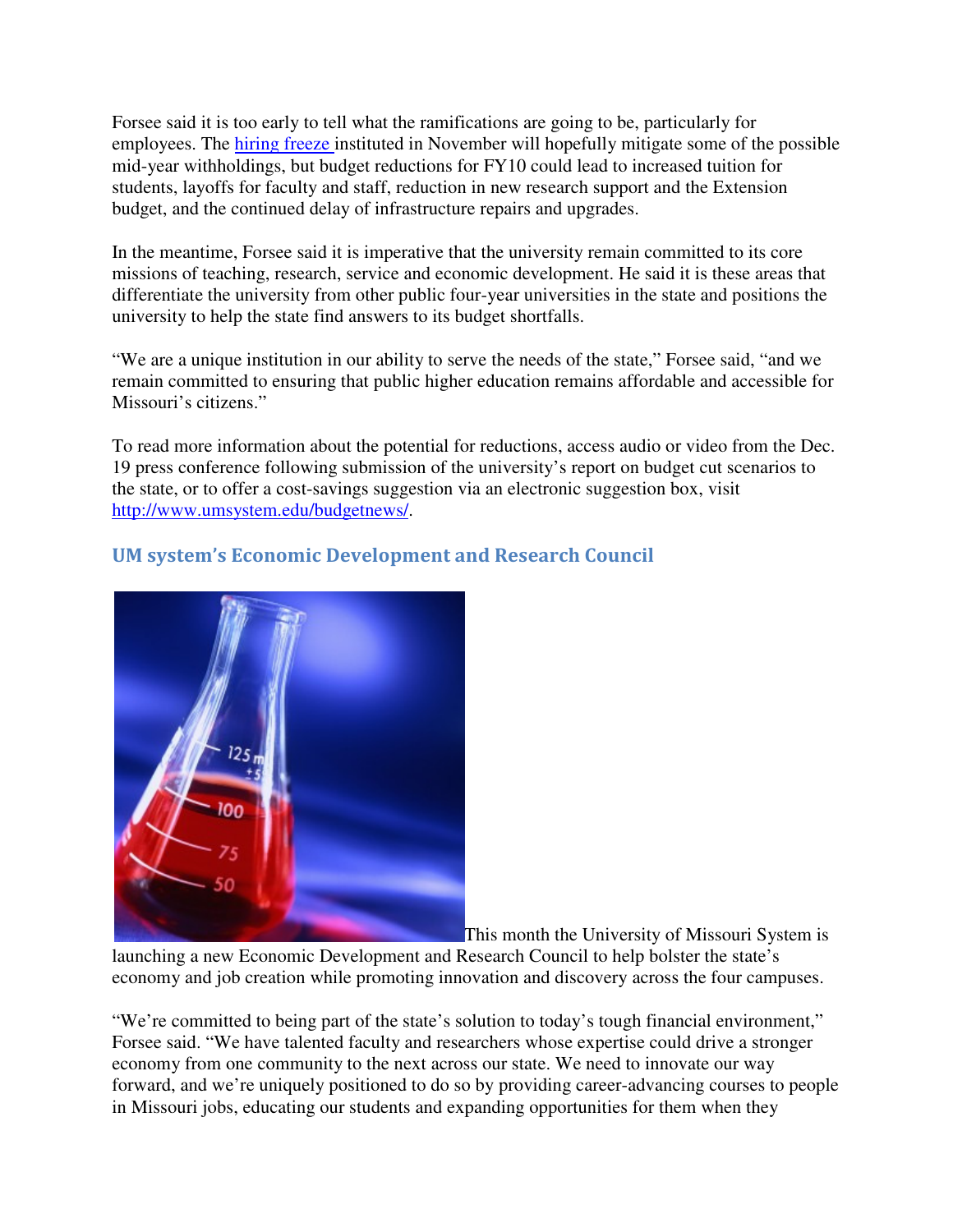graduate, teaching and providing world-class health care, and moving our research into the marketplace to create new, higher-paying jobs."

The council will include President Forsee, the vice president of research and economic development, general counsel, and chancellors, provosts and vice provosts for research at all four campuses. The state's economic development director and the economic development directors from the four communities in which the university's campuses reside will be invited to serve as ex offico members.

Additionally, the university plans to host two statewide summits this year. The first is The Energy Summit, which will be chaired by Chancellor Jack Carney of the Missouri University of Science and Technology. The goal of this summit, scheduled for April 22-23 in Columbia, is to establish Missouri as a hub for alternative energies research and development. The events will include energy presentations, a keynote address from a prominent figure in the energy field and an evening reception featuring a prominent member of the energy research community.

The council's second large forum, The Biological and Life Sciences Summit, is planned for this fall in Kansas City and will be chaired by MU Chancellor Brady Deaton.

Research expenditures systemwide accounted for \$326 million in Fiscal Year 2007. In the last four years the university has generated 98 U.S. patents, 108 signed licenses and options, and \$25 million in gross licensing income.

Look for more information about the Energy Summit in the next issue of *Spectrum*.

# Federal assistance for public works projects



In a recent letter to President-elect Barack Obama University of Missouri System President Forsee advocated a public works program that would jumpstart construction projects on the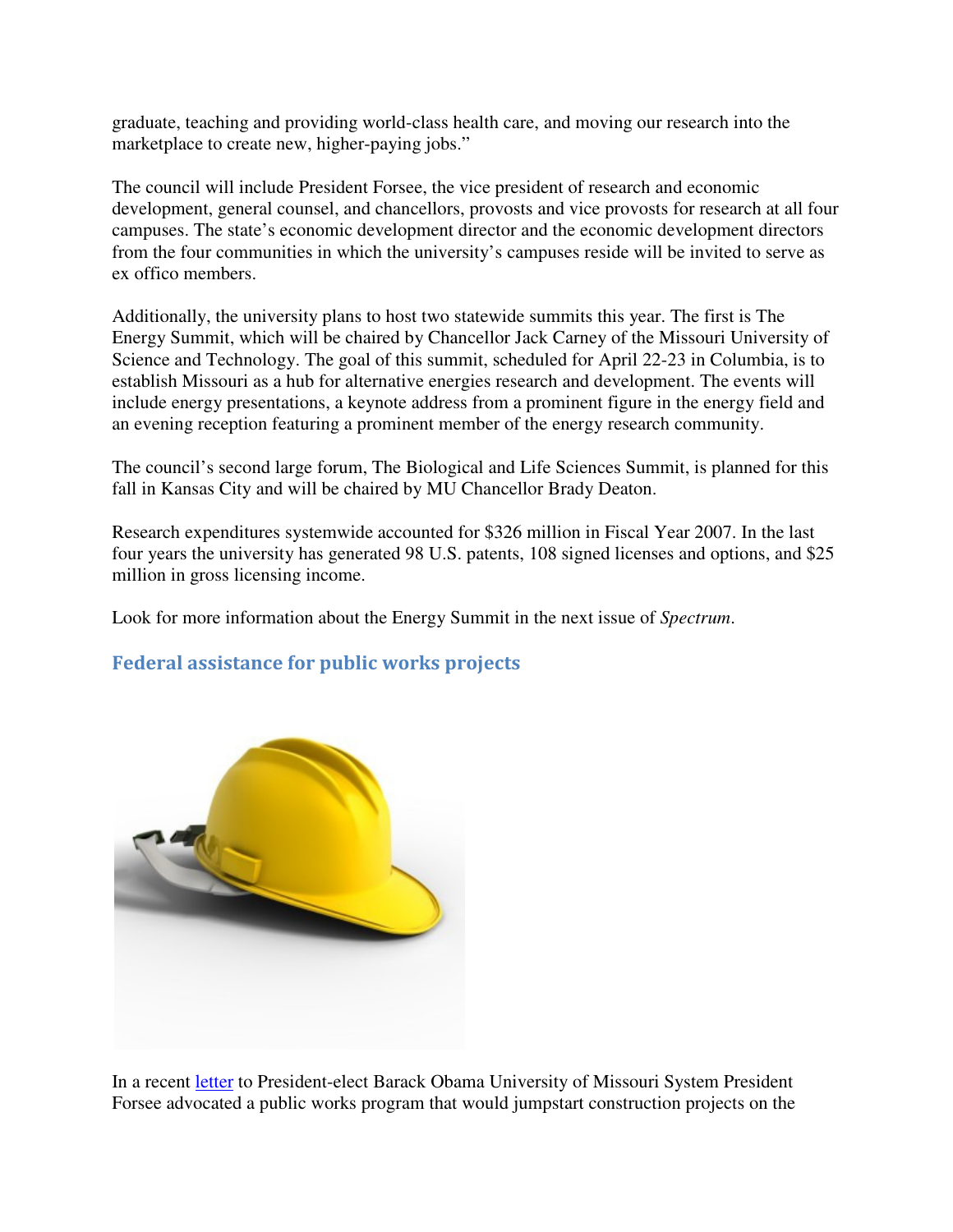university's four campuses, stimulate our state's economy and create jobs.

President Forsee wrote that there are 73 different construction projects totaling \$737 million that could be started in as soon as 90 days and completed within two years, including replacing heating, cooling, electrical and sewer systems, roofing replacements, safety compliance and security improvements, and exterior repairs.

As reported, President-elect Obama recently promised to create the largest public works construction program in decades. On the top of his list are making government buildings more energy efficient, improving information technology at hospitals, creating alternative fuels and installing fuel-efficient heating and cooling systems.

Forsee assured President-elect Obama, "We are prepared to work with you in innovative ways to carry out these projects, which benefit the public good in many ways."

Forsee went on to list just a few of the university's services and projects that contribute to the welfare of the public, such as providing access to dental care, running a teaching health care system, and conducting research in alternative fuels and energy efficiency.

"I can think of few things that exemplify a 'public benefit' better than supporting infrastructure projects at public universities like the University of Missouri," said Forsee.

Forsee sent similar letters to other prominent government officials, including Governor-elect Jay Nixon.





In 2004, the University of Missouri added economic development to its mission statement, and since that time our economic impact on the state has continued to grow. Over the past several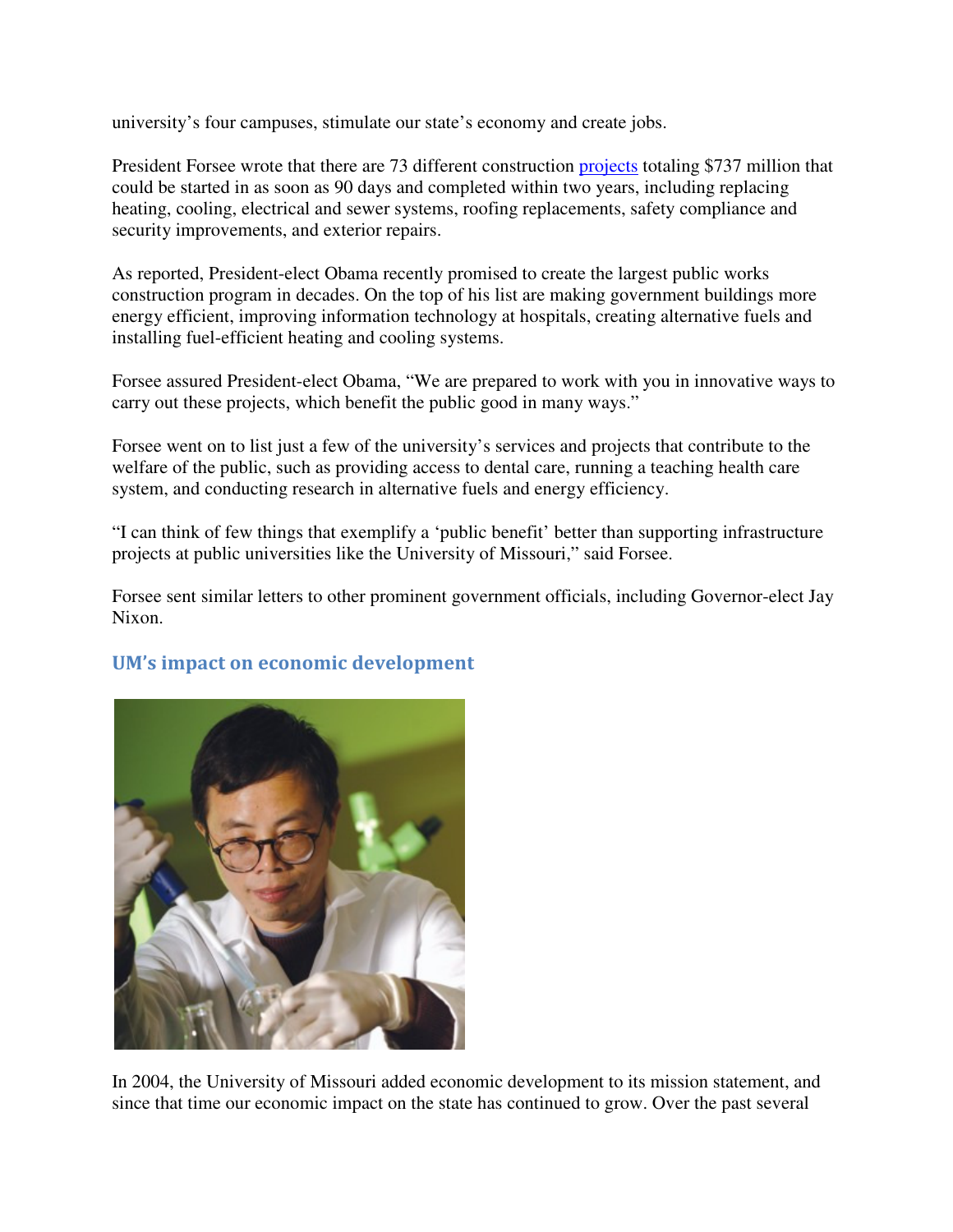years, the university has made innovation-based economic growth a top priority by bolstering research efforts on all campuses and taking new technology to market through public and private partnerships

Here's a breakdown of just some of the university's economic contributions to the state of Missouri:

- \$1.1 billion. The amount of economic activity this infusion of money creates
- \$572 million. The amount of money the University of Missouri infuses into our state's economy from outside sources, including federal grants, private donations and out-of-state tuition
- \$326 million. Amount of research expenditures generated by UM's four campuses in 2007
- \$158 million. The amount of tax revenue the state collects from employee salaries
- \$7 million. Amount in licensing revenues from research at UM in 2008
- 26,418. The number of university employees in Missouri
- 13,000. The number of jobs created each year as a result of this economic activity.
- 5-to-1. The return on investment generated by the university in annual operating revenues for every dollar appropriated by the state

To read more about the university's economic impact through research and development, click here.

### News briefs



### **UMKC names Leo Morton chancellor**

After more than four months of serving as interim chancellor of the University of Missouri-Kansas City, Leo Morton was appointed chancellor last month by UM system President Gary Forsee.

Prior to serving as interim chancellor of UMKC, Morton was employed as senior vice president and chief administrative officer of Aquila, Inc., of Kansas City. Morton was also in his third year of service as chairman to the UMKC trustees board when he stepped down to take the position of interim chancellor Aug.1 when former Chancellor Guy Bailey resigned to lead Texas Tech University.

"Leo's strong leadership as interim chancellor is a reflection of his untiring commitment to the critical role of higher education," Forsee said. "His ability to develop partnerships with students, faculty, staff and the Kansas City community is an asset that will continue to help advance UMKC's vision and mission. The continuity and stability of Leo's leadership is immeasurable. He continues to be the right person to serve as UMKC's chancellor."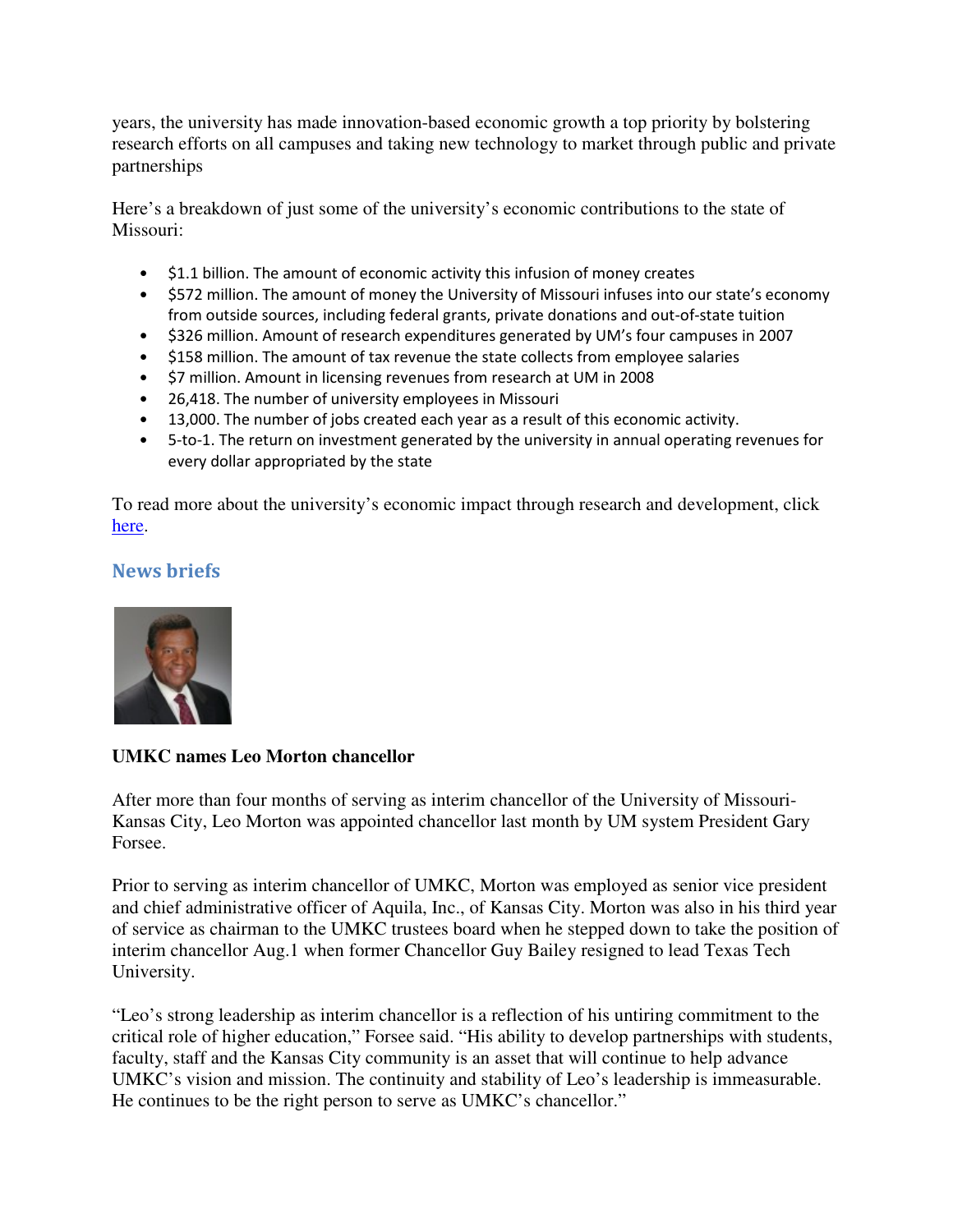Morton holds a bachelor's degree in mechanical engineering from Tuskegee University and a master's degree in management from the Massachusetts Institute of Technology.

#### **Curators Cairns, Walker and Walsworth retire**

The terms of University of Missouri Board of Curators members Marion H. Cairns, Cheryl D. S. Walker and Don Walsworth expired Dec. 31, 2008.

Appointed to the board Feb.14, 2003, Cairns served as the first chair of the External Affairs Committee, and worked to convey the university's mission and the benefit of public higher education to the state of Missouri.

Walker, appointed to the board Jan. 8, 2003, served as vice chair of the board in 2007 and chair of the board in 2008. She has served on the Executive, Human Resources, Finance, Physical Facilities and Management Services, Resources and Planning, External Affairs and the Governance committees. Walker made economic development the theme of her term as board chair and promoted the university's role as an economic driver for the state.

Walsworth was appointed to the board Jan. 8, 2003, and served as vice chair in 2006 and chair of the board in 2007. Walsworth served also on the Governance, Physical Facilities and Management Services, Compensation and Human Resources, Finance and Audit, Resources and Planning, External Affairs and Executive committees, in addition to chairing the presidential search committee that selected Gary Forsee as the university's 22nd president.

The board of curators is the governing body of the University of Missouri and consists of nine members who are appointed by the governor with the advice and consent of the Senate. Curators serve six-year terms with three terms expiring every two years.

Governor-elect Jay Nixon is expected to appoint three replacement members of the board sometime early this year.

#### **Board election**

At their Dec. 12 meeting in St. Louis, the board of curators elected a new chair and vice chair to serve a one-year term beginning Jan. 1, 2009.

Curator Bo Fraser, who served as the board's vice chair in 2008, was elected chair. Curator Judy Haggard of Kennett, Mo., was elected vice chair.

Fraser, of Columbia, Mo., serves on the board of directors for Benedictine College. He also is a founding member of the Community Development Cooperative, formed to address housing issues in the central area of Columbia, and of the Regional Economic Development, Inc. (REDI), a public-private partnership to promote economic development in Boone County.

Haggard is a Family Nurse Practitioner at the SEMO Health Network in Kennett, Mo. As a certified substance abuse counselor, she previously served as the director of community services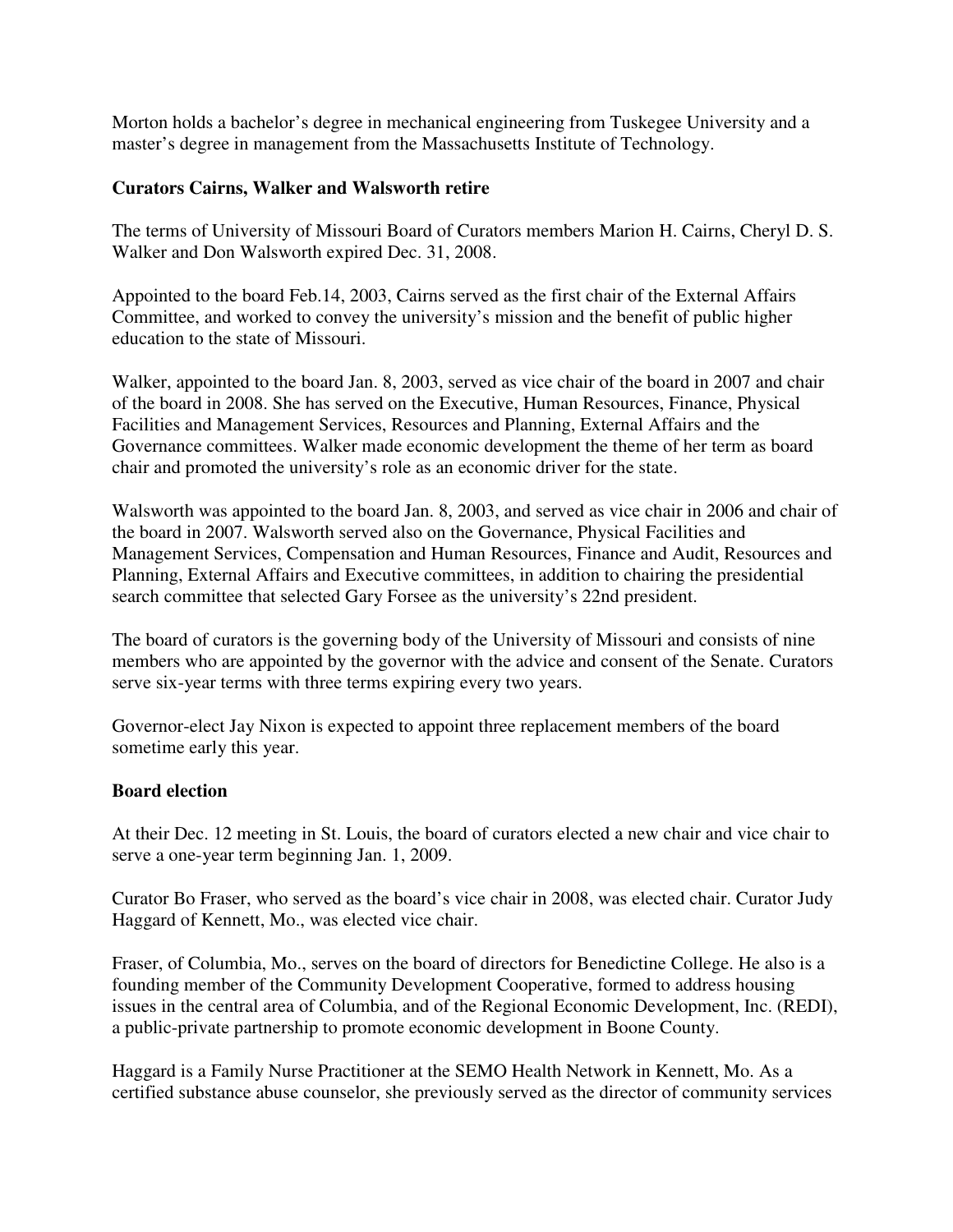and as a clinical therapist at the Family Counseling Center in Kennett. She also has taught health occupations at Kennett High School and was a clinical instructor at the Kansas City Research Hospital's School of Nursing.

### **Curators' Professors**

The board of curators approved MU Chancellor Brady Deaton's recommendation to award Curators' Distinguished Professorships to Professors Lee Wilkins, journalism, Wilson Freyermuth, law, and Sandy Rikoon, rural sociology for their exemplary service, research and contributions to MU.

As curators' professors, each will receive a \$10,000 stipend as long as they hold their respective positions. The appointments are effective Jan. 1, 2009.

# Research news



### **Mechanism of muscle aging is focus of UMKC School of Nursing research**

Marco Brotto, associate professor at the UMKC School of Nursing, and his colleagues may have discovered what causes muscle strength to decrease as people age. To learn more about Brotto's research, which will be published in an upcoming issue of Aging Cell, a leading journal on the biology of aging, click here.

### **Missouri S&T researcher to study the American flapper at Harvard**

Kate Drowne, an associate professor of English and technical communication at Missouri University of Science and Technology, plans to study how novels and other works of fiction in the 1920s portrayed flappers through a non-residential fellowship at Harvard University. Drowne says the flapper was "viewed by some as a perfect role model for the new woman, free of old fashioned Victorian ideals, and by others as a harbinger of disaster, signaling the destruction of the nation." To learn more about Drowne's research, click here.

### **UMSL biologists find link between moths, cuckoos**

UMSL Professor of Biology Robert Marquis and his team discovered changes in the U.S. cuckoo bird's post-migration behavior are linked to gypsy moths—the cuckoo's food supply. To learn more about the first documented case of a non-native species, the gypsy moth, affecting the migration of a native species, the cuckoo, click here.

### **MU researcher refining synthetic molecules to prevent HIV resistance**